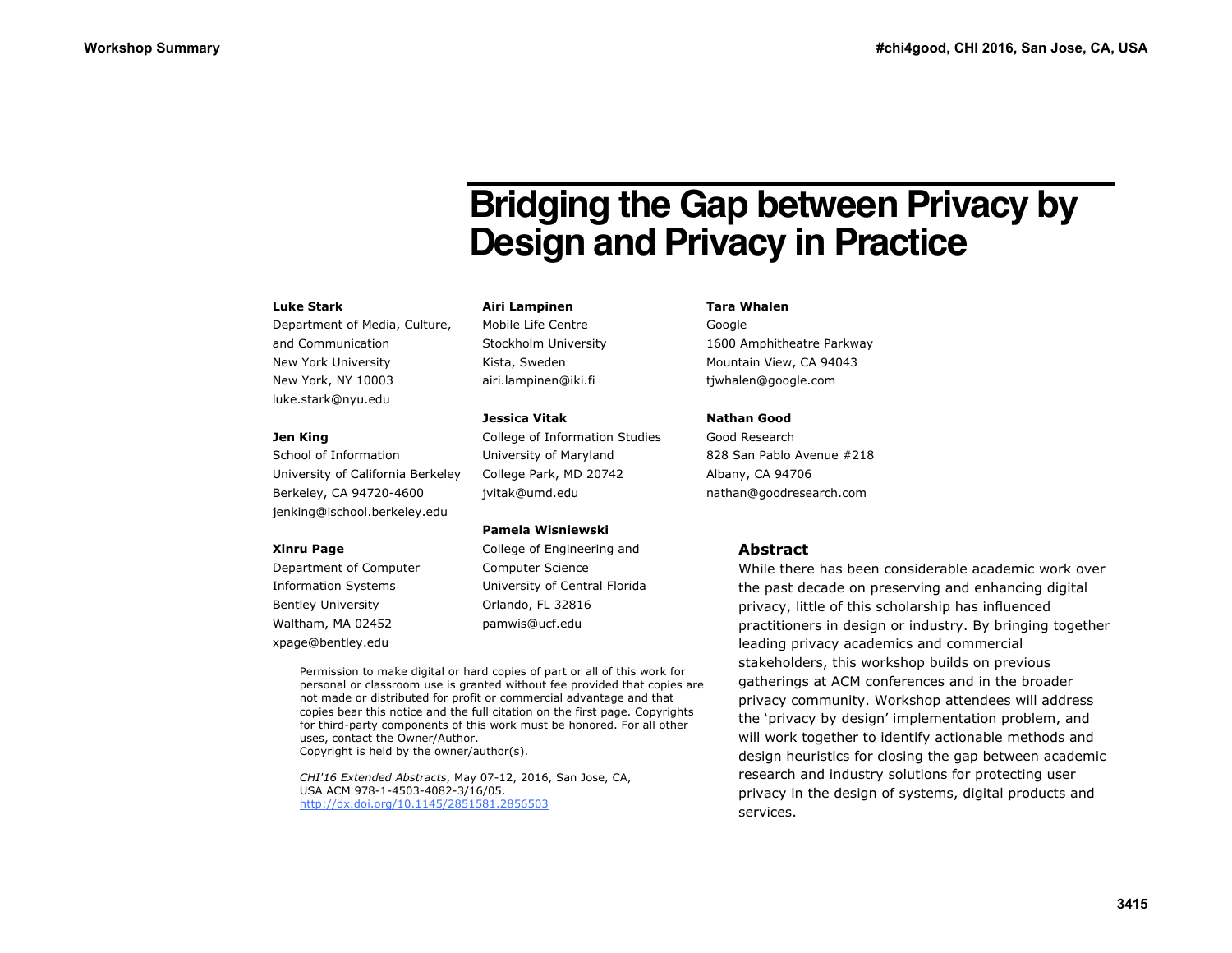# **Author Keywords**

Privacy; privacy by design; design practice; guidelines; heuristics

## **ACM Classification Keywords**

H.5.m. Information interfaces and presentation (e.g., HCI): Miscellaneous; K.4.1. Computers and society: Public Policy Issues (Privacy)

## **Introduction**

Much of the effort around translating privacy insights from academia into practical technical and design strategies has focused on the idea of *"privacy by design*" (PbD), a set of principles initially promoted by former Ontario (Canada) privacy commissioner Ann Cavoukian that seek to integrate the value of privacy into the technical design process from start to finish [4,10,26]. Despite ongoing PbD work on data protection and engineering requirements, there has been little agreement as to how to translate these principles into a set of guidelines or practices relevant and useful to design practitioners. As such, the gap between the academic work on privacy and practitioner norms is wide, and there have been few attempts to translate these ideas in a systematic way.

This intensive one-day workshop seeks to reinvigorate conversations in the CHI community around privacy and design to refocus our attention on developing methods to systematically incorporate privacy into design processes. The workshop will bring together leading privacy researchers in academia and industry to unpack the barriers preventing PbD concepts from being implemented in design. Outcomes of this workshop will include a) revising the existing PbD principles to better address the challenges that have

prevented their adoption, b) moving beyond previous workshops at CHI and CSCW by focusing specifically on concrete strategies for bridging the divide between privacy research, design, and implementation, and c) strengthening academic-industry partnerships to enable new research opportunities that span fields.

# **Background: A Disconnect between Privacy Discourse and Application**

There has been no shortage of scholarly work within computer science in general, and human-computer interaction in particular, on digital and networked privacy [1,3,6,8,21]. Meanwhile, ongoing privacyrelated controversies, such as the revelations of Edward Snowden and the corporate policies of companies like Google and Facebook, have kept digital privacy firmly on the public agenda [2,7]. Despite a plethora of research and public attention on privacy's broader social and political benefits [6], the vast majority of scholarship on digital privacy has failed to have a major impact on product and software development or change the consumer experience toward one of privacy protection [12,20]. Simply put, privacy may be a hot topic at academic conferences and in trade magazines, yet *solutions* for privacy's practical preservation and protection are sorely lacking. The disconnect between academic research in this area and the work of practitioners suggests a need for collaborative conversations between these groups to help ensure insights and opportunities to improve networked privacy outcomes identified in our research to come to practical fruition.

# **Privacy by Design**

PbD has been at the forefront of privacy discourse that has attempted to bring together academic research,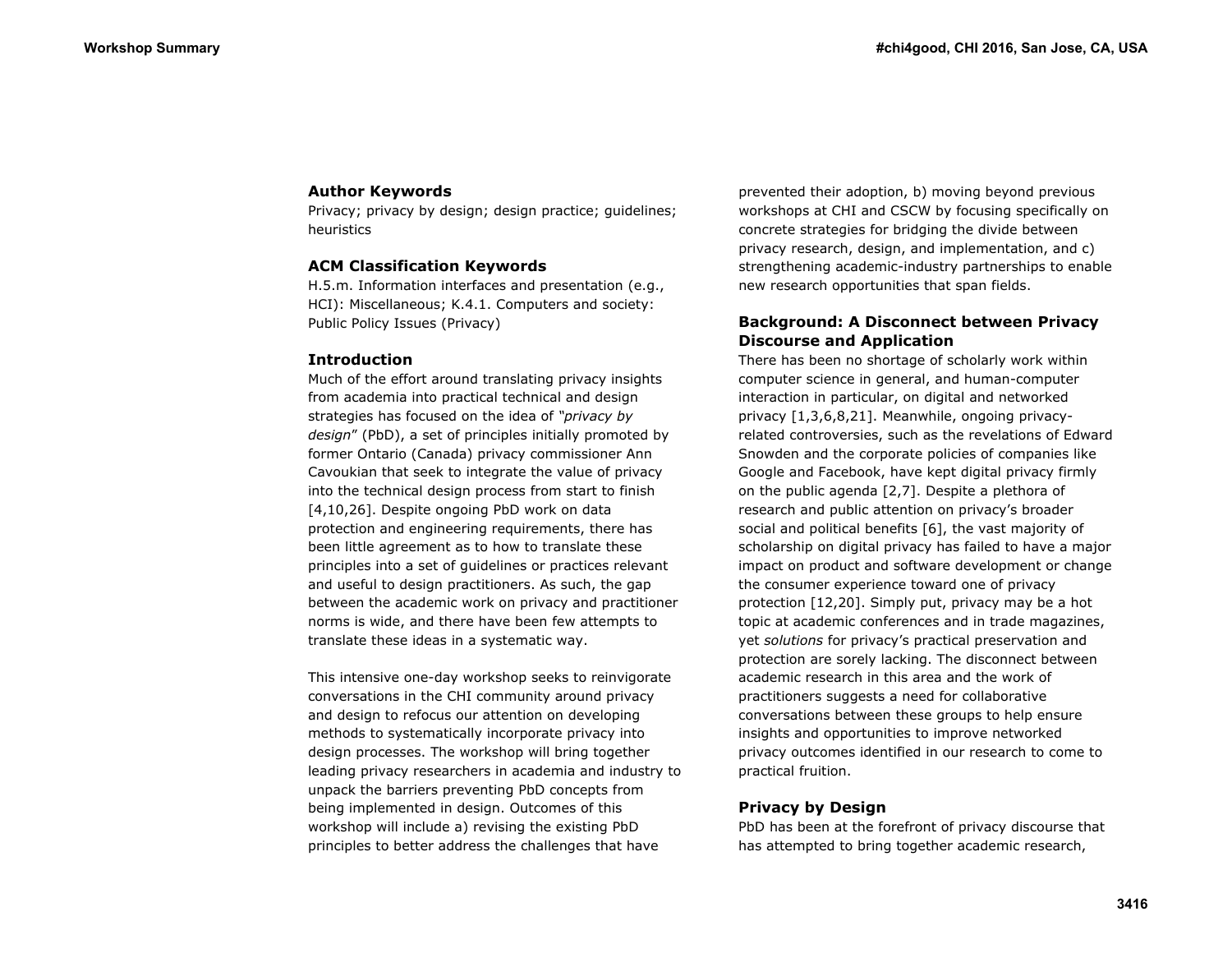government regulation, and industry engagement and design. It broadly addresses policy, legal compliance, and data protection, yet designers have generally not been part of the conversation [14]. In 2012, the Federal Trade Commission, in their landmark report on consumer privacy, urged companies to actively incorporate PbD, but they provided no substantive guidance on how to proceed, particularly with respect to design [4]. Related iterations, such as the promulgation of privacy-enhancing or privacypreserving technologies (PETs and PPTs) have been met with similarly mixed design successes, and have not seen widespread adoption [5,15].

Due to the limited success of recent PbD efforts, the Community Computing Consortium (CCC) has organized a series of workshops in 2015 and 2016 to engage a broad audience and determine why PbD has faced barriers to implementation. This series included one workshop, "Privacy Enabling Design," devoted to opening up the "design" challenges of PbD [27]. We outline some of these challenges below and argue that the CHI community is uniquely positioned to address these design-focused challenges through a workshop focused explicitly on solutions aimed at bridging the gap between PbD and privacy practice.

# **Privacy Challenges: New Technology, Old Problem**

*Pace of Change and Lack of Transparency* Design challenges take place at various points in the "privacy interface" – not just where users engage with a technology, but also where designers and technologists envision, create, and build systems with privacy in (or not in) mind. Challenges faced by designers, technologists, and scholars working to

integrate digital privacy protections into technological designs include the pace of technological change and the opacity of data flows on the part of large institutional actors. While algorithmic transparency (the notion that outside actors should be able to assess the ways information is processed and correlated in big data analyses) has generated discussion in recent years [13], a lack of transparency has been identified as one of the key challenges of PbD.

#### *User Context and Design Modularity*

While designers have found it challenging to capture the nuance demanded by privacy, users desire even more nuance, contextual subtlety, and modularity within the privacy interfaces of everyday digital products and services [19,23]. Moreover, users' mental models of privacy also shape individual and group behavior around privacy in unexpected and often underappreciated ways. User mental models that understand privacy as control [24], privacy as contextual integrity [17], privacy as an emotional variable [11,12,22], privacy as a commodity [18], or privacy as a universal right [25], are just a few possible facets structuring the so-called "privacy gap."

### *Designing for Trust*

Users lose trust in the privacy protections of a product or system if they experience context collapse, or feel as if the system is collecting data inappropriately or unnecessarily [9]. Designing for trust could potentially mitigate this problem, invoking transparency, user choice, and active engagement with the product or service, yet also leaving designers and users vulnerable to further breaches of trust, both real and perceived. This tension underlies PbD and highlights the need for ethics to be included in these discussions to avoid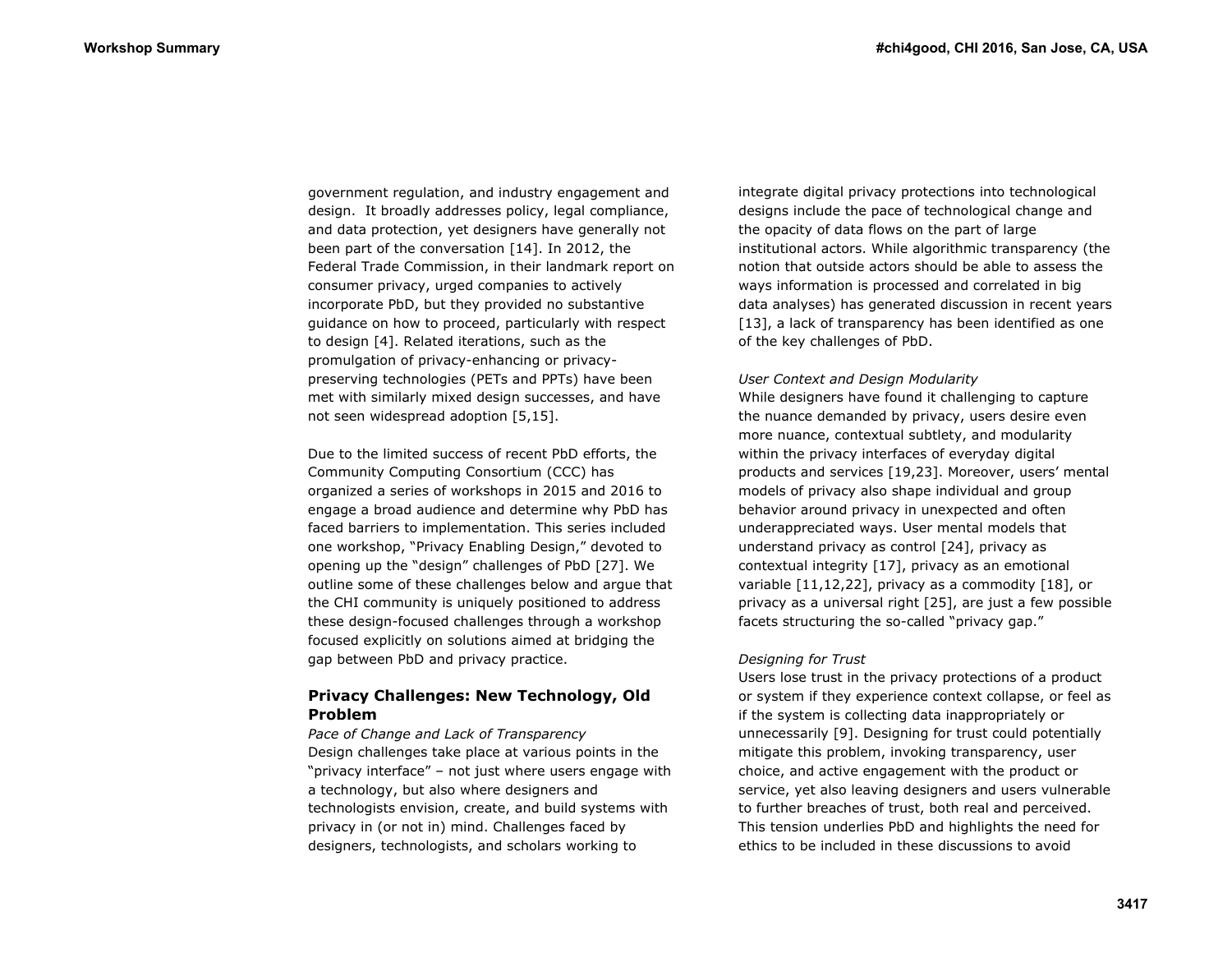deceptive designs that work to build trust while masking unethical business practices.

# **Workshop Theme: Beyond Privacy by/and/through Design**

Our goal with this workshop is to address these privacy design challenges in a way that bridges the divide between privacy discourse and practice. This workshop will capitalize on CHI's diverse attendees to reorient and ignite the privacy by design agenda and formulate a set of workable strategies and methods for viable privacy design practices. CHI presents an excellent opportunity to capitalize on the wealth of attendee expertise to further this mission, through a conversation and collaboration between academics and practitioners around workable design solutions for protecting, fostering, or encouraging privacy as a human value within human-computer interaction design.

Previous workshops, paper sessions, and panels at CHI and CSCW have addressed a variety of challenges in networked privacy scholarship: How to negotiate conflicting interests (citizens, businesses, governments), and how to improve the design of privacy policies and technical tools to support privacy decisions (CHI 2011); how to study collective privacy practices and design for them (CSCW 2011); how to make privacy important to both the architect and the user (CSCW 2012); how to measure privacy in networked, interpersonal settings (CSCW 2013); and how to provide users with the knowledge, awareness, and visibility of their social footprint at the time they make decisions, and thus provide real agency—not just

false choices (CSCW 2015).<sup>1</sup> This workshop follows up on these themes by foregrounding the challenges of advocating for PbD in commercial contexts, and brings together designers and technologists with PbD experts in academia to break down barriers to PbD's widespread adoption by industry.

## **Workshop Structure and Planned Activities**

We propose a one-day workshop, on Saturday May  $7<sup>th</sup>$ , including up to 25 participants from academia, industry, and the public sector. The overall workshop structure will be roughly as follows:

- **Convene and Introductions (45 minutes)** The workshop organizers will set out the workshop's agenda and goals. They will moderate a lightning round of talks introducing participants, positions, and thoughts stemming from position papers and online pre-workshop discussions.
- **Large Group Discussion: Privacy Mental Models (30 minutes)**

Participants will discuss the mental models that users have in connection with privacy in a variety of settings for collecting user data, including a focus on context and the audience with whom the user is explicitly or implicitly communicating.

- **Break (15 minutes)**
- **Break-out groups: Heuristics Synthesis (60 minutes)**

Having identified a core set of mental models to work with, participants will collaborate in small groups to translate privacy by design principles and

 $1$  Please visit networkedprivacy.com for details about these past workshops.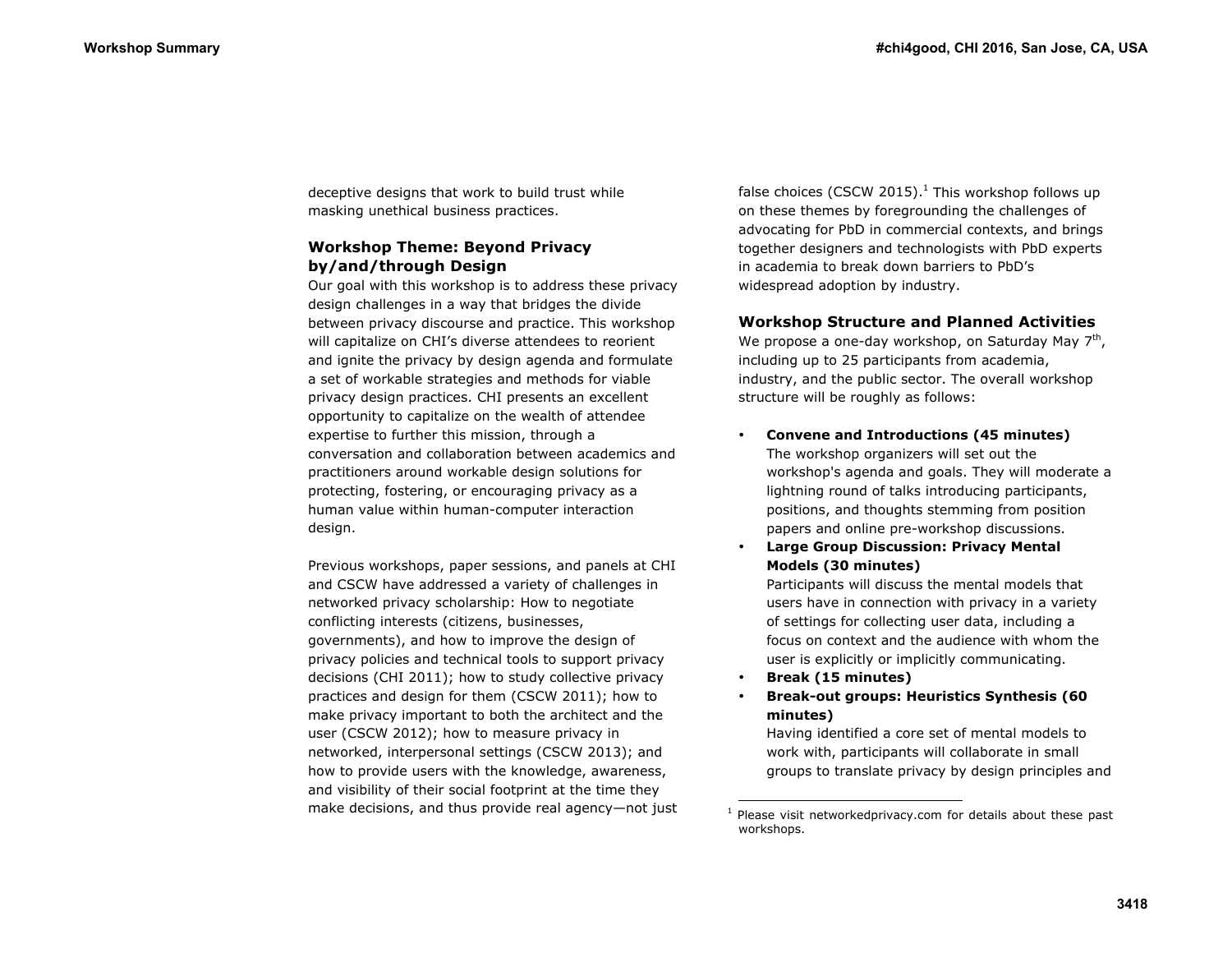privacy findings from research into concrete design recommendations. They will detail existing privacy design heuristics, produce templates to help practitioners apply these heuristics, and make notes on the process for this kind of translation.

- **Lunch (60 minutes)** *(to be potentially combined with the keynote)*
- **Keynote (60 minutes)**

Privacy scholar Deirdre Mulligan, Associate Professor at the School of Information at UC Berkeley and lead organizer of the CCC PbD workshops, will give a keynote address followed by a Q & A session.

- **Discussion and Exploration (30 minutes)** Small groups will present their templates to the whole group and get feedback. The overall goal is to produce three or four possible design frameworks, and explore ways to make PbD more accessible and useful to working designers.
- **Break (30 minutes)**
- **Activity: Divide and Conquer (60 minutes)** In pairs, participants will work through design scenarios using the morning's heuristics, to evaluate the usefulness of those guidelines and refine them. In mobilizing design heuristics build on principles such as transparency or viscerality, participants will strive to produce designs closer to the way people actually think, and feel, about privacy.
- **Reporting Back and Troubleshooting (60 minutes)**

Participants will rearrange into larger groups and present their ideas to each other – these groups will work to identify how to bridge problem areas or otherwise strengthen both the guiding principles and the resulting design ideas.

• **Report and Synthesize (30 minutes)** The workshop will conclude with a group discussion of opportunities for further collaboration between academia and industry around PbD implementation, and the role of policy and regulation in supporting PbD.

# **Deliverables for the workshop**

- **EXECONDERGIVE CONNECTION CONNECTION** Connecting academic and industry researchers studying privacy in HCI.
- ! Facilitating and scaffolding collaborative work across disciplines by devising ways to bridge the gap between social science, information science, and computer science in privacy design.
- Identifying and acting on areas in HCI particularly amenable to new privacy by design ideas;
- ! Prototyping potential solutions.
- Assessing what role policy, law, and regulation might need to play in supporting privacy by design solutions [16].
- ! Producing a set of templates for practitioners that assist them in translating PbD principles into concrete design.

# **Organizers**

*Luke Stark* (New York University) is completing his doctorate in the Department of Media, Culture, and Communication at NYU. His research examines privacy, emotion and digital media, quantification and selftracking, and ethics and values in technological design.

*Jennifer King* (UC Berkeley) is completing her doctorate at the School of Information at UC Berkeley. Her research focuses on the intersection of information privacy, social computing, and public policy.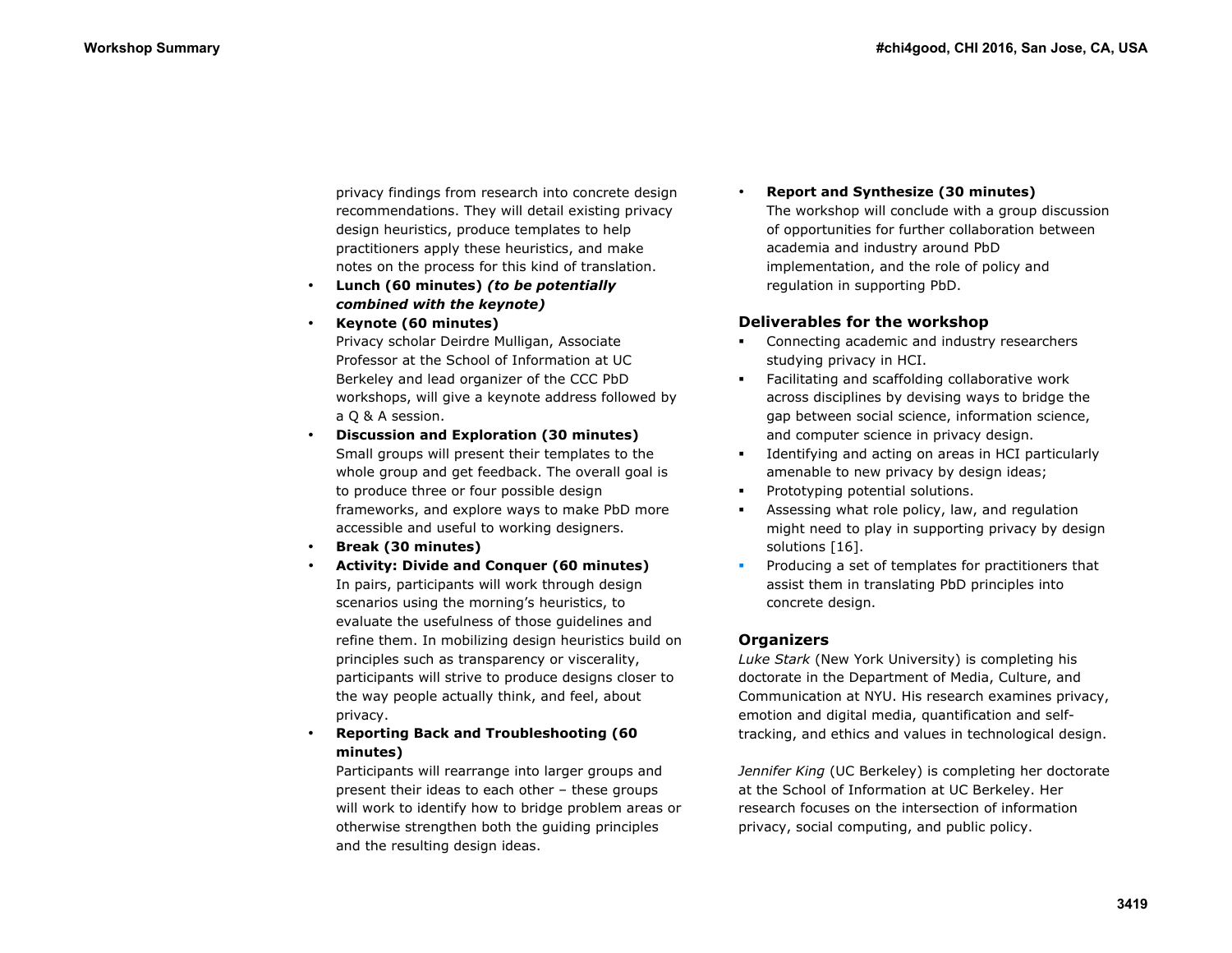#### **Program Committee**

- Bettina Berendt, KU Leuven
- Michelle Mazurek, University of Maryland
- Vance Ricks, Guilford College
- Jessica Staddon, NC State
- Nazanin Andalibi, Drexel University
- Lorraine Kisselburgh, Purdue University
- Solon Barocas, Princeton
- Priya Kumar, Ranking Digital Rights
- Ralf De Wolf, Ghent University
- Roberto Hoyle, Oberlin College
- Jose M. Such, Lancaster University
- Darren Stevenson, University of Michigan & Stanford
- Heather Lipford, UNC Charlotte
- Bart Knijnenburg, Clemson University
- Coye Cheshire, UC Berkeley
- Kelly Caine, Clemson University
- Deirdre Mulligan, UC-Berkeley
- Yang Wang, Syracuse University
- Seda Gurses, Princeton University
- Stacy Blasiola, University of Illinois at Chicago
- Michael Zimmer, UW-Milwaukee
- Hamed Haddadi, Queen Mary University of London
- Tristan Henderson, University of St. Andrews
- Luke Hutton, University of St. Andrews

*Xinru Page* (PhD, UC Irvine) is an Assistant Professor of Computer Information Systems at Bentley University. Her research explores technology adoption and non use, social media, individual traits, and, of course, privacy.

*Airi Lampinen* (PhD, University of Helsinki) is a Postdoctoral Researcher at Mobile Life Centre, Stockholm University in Sweden. Her research focuses on interpersonal boundary regulation in social network services and in the so-called sharing economy.

*Jessica Vitak* (PhD, Michigan State) is an assistant professor at the University of Maryland. Her research examines the social processes underlying privacy negotiations and the impact of context collapse in networked spaces.

*Pamela Wisniewski* (PhD, UNC Charlotte) is an Assistant Professor at the University of Central Florida in the College of Engineering and Computer Science. Her research interests are situated at the juxtaposition of Social Computing and Privacy.

*Tara Whalen* (PhD, Dalhousie) is a Staff Privacy Analyst at Google and a Non-Resident Fellow at the Stanford Center for Internet and Society. Her research interests include usable security and privacy, as well as technology policy.

*Nathan Good* (PhD, UC Berkeley) is Principal of Good Research and Faculty in UC Berkeley's Master of Data Science Program. He specializes in user experience research, modeling and investigating behavior where design overlaps with data.

## **Pre-Workshop Plans**

Participants will be recruited from the CHI community, from attendees of previous CHI and CSCW privacy workshops, and from the extended research networks of the workshop organizers, who will work actively to ensure a balanced mix of participants from academia, design practice, industry, and the public sector. We will advertise the workshop on relevant listservs and through social media, with the help of the workshop's program committee (see list on the left).

## **Workshop Website**

We have space for this workshop at networkedprivacy2016.wordpress.com, and have linked it to our community's permanent website, networkedprivacy.com. Detailed information will be made available on the workshop website.

## **Post-Workshop Plans**

The workshop will facilitate collaborations that address the three major challenges noted above: translating privacy heuristically, designing modularity for user context, and designing for trust rigorously and honestly. Specifically, we aim to produce a white paper detailing recommendations stemming from the workshop, and explore the possibility of a special journal issue to elaborate on the workshop's outcomes. In addition, we will work to initiate a joint effort to produce a collection of privacy heuristics and design principles, similar to the ongoing work of PrivacyPatterns.org. We will make resulting materials available through the workshop website and networkedprivacy.com.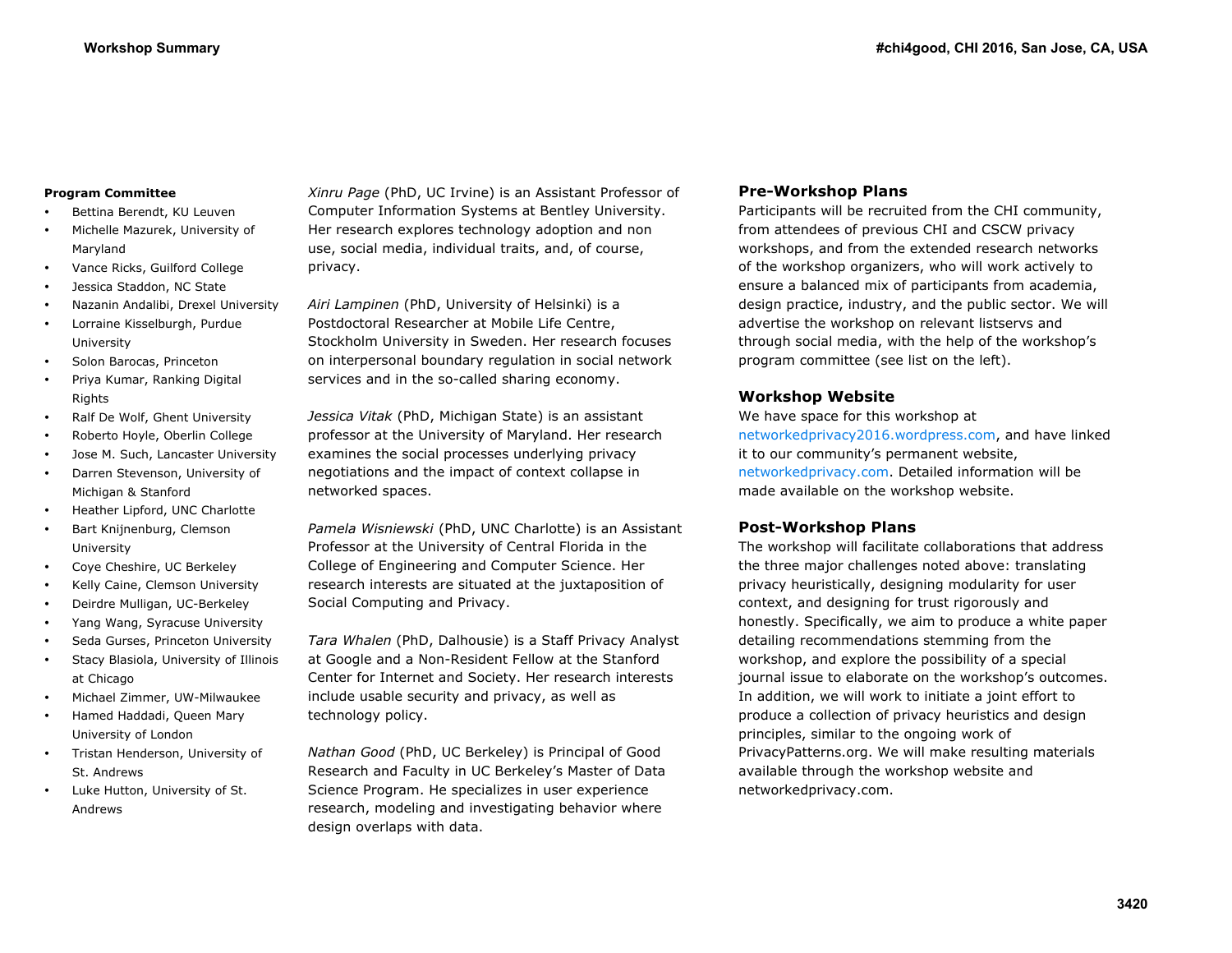# **Call for Participation**

This intensive one-day workshop aims to reinvigorate conversations in the CHI community around privacy and design by refocusing attention on developing methods to systematically incorporate privacy into design processes. The workshop will bring together leading privacy researchers in academia and industry to unpack the barriers preventing "privacy by design" (PbD) concepts from being implemented in design contexts. Through this workshop, participants will formulate privacy heuristics focused explicitly on PbD to better address the challenges that have prevented their adoption by practitioners; formulate concrete strategies for bridging the divide between privacy research, design, and implementation; build and strengthen academic-industry partnerships to enable new research opportunities that span these arenas.

Potential participants are asked to submit 2-4 page position papers in CHI extended abstracts format that address the workshop themes and highlighted topics provided in the call. We encourage the submitters to make suggestions about relevant design guidelines, heuristics, or existing research in their papers for discussion at the workshop. Submitters should also review the report from the CCC Privacy Enabling Design workshop (http://cra.org/ccc/events/pbd-privacyenabling-design/) for background on the ongoing discussion in this area. To encourage broader participation, we also encourage designers and other industry practitioners to submit alternative material of rough equivalence (e.g., a design portfolio, white paper, or similar). Submissions will be accepted based on the relevance and development of their chosen topic, as well as their potential to contribute to the

workshop discussions and goals. Papers will be peerreviewed by the workshop's Program Committee.

Please submit position papers and other materials at networkedprivacy2016.wordpress.com. Please note that at least one author of each accepted position paper must attend the workshop and that all participants must register for both the workshop and for at least one day of the conference.

## **References**

- [1] Acquisti, A., Brandimarte, L., and Loewenstein, G. Privacy and human behavior in the age of information. *Science 347*, 6221 (2015), 509–514.
- [2] Aguirre, A. Laura Poitras on Filming Edward Snowden and Her New Documentary About Him, *Citizenfour*. *Vogue*, 2014. http://www.vogue.com/2865709/laurapoitras-edward-snowden-documentarycitzenfour/.
- [3] Braman, S. Privacy by design: Networked computing, 1969−1979. *New Media & Society 0*, 0 (2011), 1–18.
- [4] Bureau of Consumer Protection. *Protecting Consumer Privacy in an Era of Rapid Change*. Federal Trade Commission, 2010.
- [5] Burkert, H. Privacy-Enhancing Technologies: Typology, Critique, Vision. In P.E. Agre and M. Rotenberg, eds., *Technology and Privacy: The New Landscape*. The MIT Press, Cambridge, MA, 1997, 125–142.
- [6] Cohen, J.E. What Privacy Is For. *Harvard Law Review 126*, (2013), 1904–1933.
- [7] Drum, K. The Google Panopticon Is Set to Become Even More Omniscient. *Mother Jones*, 2013. http://www.motherjones.com/kevindrum/2013/09/google-panopticon.html.
- [8] Dwork, C. and Mulligan, D.K. It"s Not Privacy,